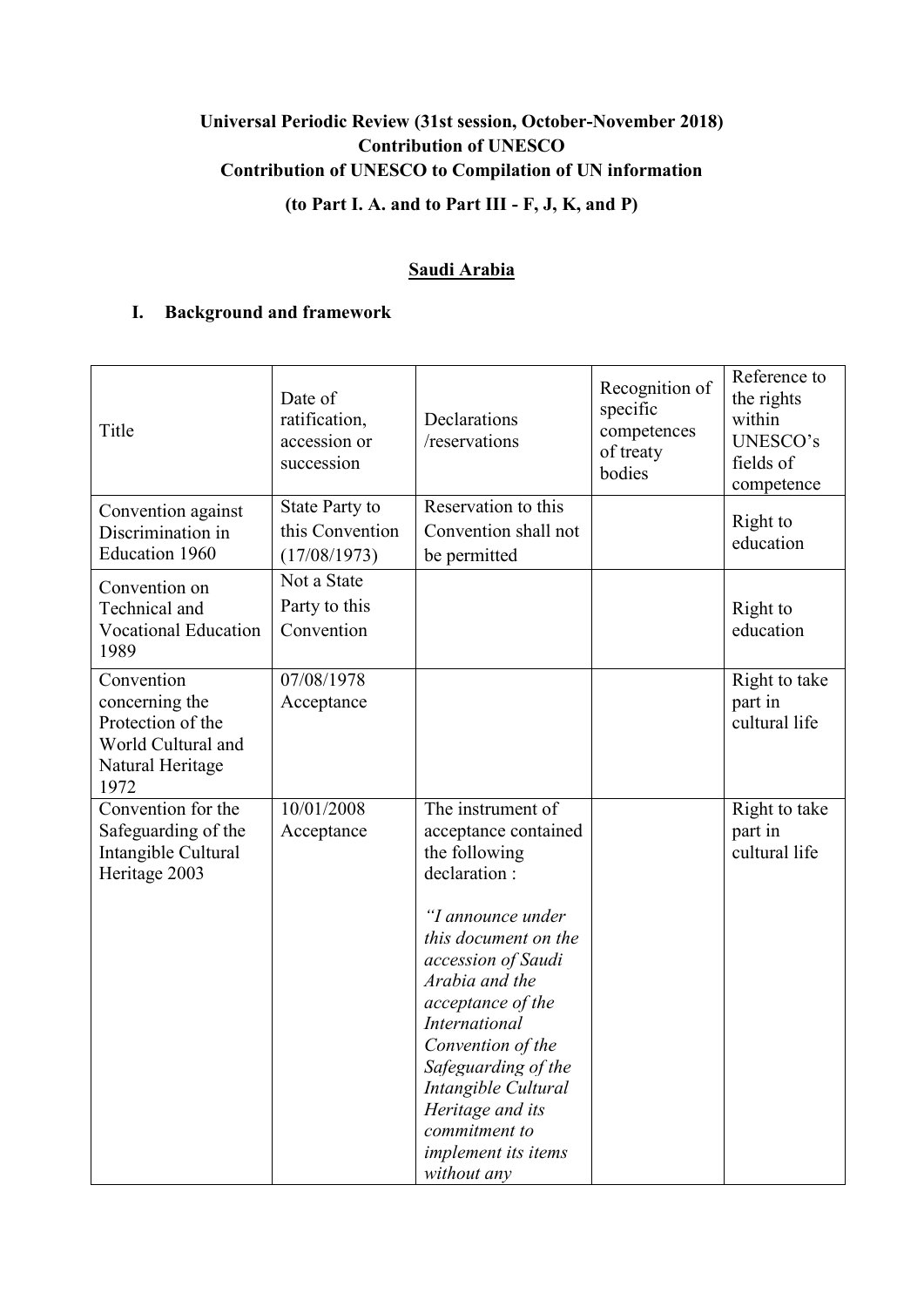| association of the      |
|-------------------------|
| provisions of           |
| paragraph $(1)$ of      |
| Article $(26)$ of this  |
| convention" [Origin     |
| al: Arabic, with        |
| official translation in |
| English provided by     |
| Saudi Arabia]           |

# **Right to education**

## **II. Promotion and protection of human rights on the ground**

- 1. The Basic Law of Governance<sup>1</sup>, adopted on  $1<sup>st</sup>$  January 1993, is the most important constitutional law in Saudi Arabia. It does not guarantee the right to education and states that "education will aim at instilling the Islamic faith in the younger generation, providing its members with knowledge and skills and preparing them to become useful members in the building of their society […]". It furthermore enshrines that "the state provides public education and pledges to combat illiteracy". In accordance with the Education Policy Document, it is the duty of the State to provide and spread education at all stages within the existing capacity and resources. It states that all types of education at all stages shall be free and that the State shall not charge tuition fees.<sup>2</sup> In 2004, the Royal Decree no. 22646/R made primary education compulsory for all males and females equally between the ages of 6 and 15.
- 2. In terms of reporting to UNESCO, Saudi Arabia did not submit national reports within the framework of the  $8<sup>th</sup>$  (2011-2013) and 9<sup>th</sup> (2016-2017) Consultations of Member States on the measures taken to implement the UNESCO 1960 Convention against Discrimination in Education. Similarly, Saudi Arabia did not report on the measures taken to implement the UNESCO 1974 Recommendation concerning Education for International Understanding, Co-operation and Peace and Education relating to Human Rights and Fundamental Freedoms for the  $5<sup>th</sup>$  (2012-2013) and 6<sup>th</sup> (2016-2017) Consultations.

#### **Freedom of opinion and expression**

 $\triangleright$  Constitutional and Legislative Framework:

**.** 

3. The Basic Law of Saudi Arabia provides no explicit principle about freedom of expression. Article 39 of the Basic Law states, "Mass media, publication facilities and other means of expression shall function in a manner that is courteous and fair and shall abide by State laws. All that may give rise to mischief and discord, or may

<sup>1</sup> <http://www.unesco.org/education/edurights/media/docs/04366419981acad952128dd46ea3855870b03f52.pdf> <sup>2</sup> World Data on Education, 7<sup>th</sup> Edition, 2010/11, p. 3

[http://www.ibe.unesco.org/fileadmin/user\\_upload/Publications/WDE/2010/pdf-versions/Saudi\\_Arabia.pdf](http://www.ibe.unesco.org/fileadmin/user_upload/Publications/WDE/2010/pdf-versions/Saudi_Arabia.pdf)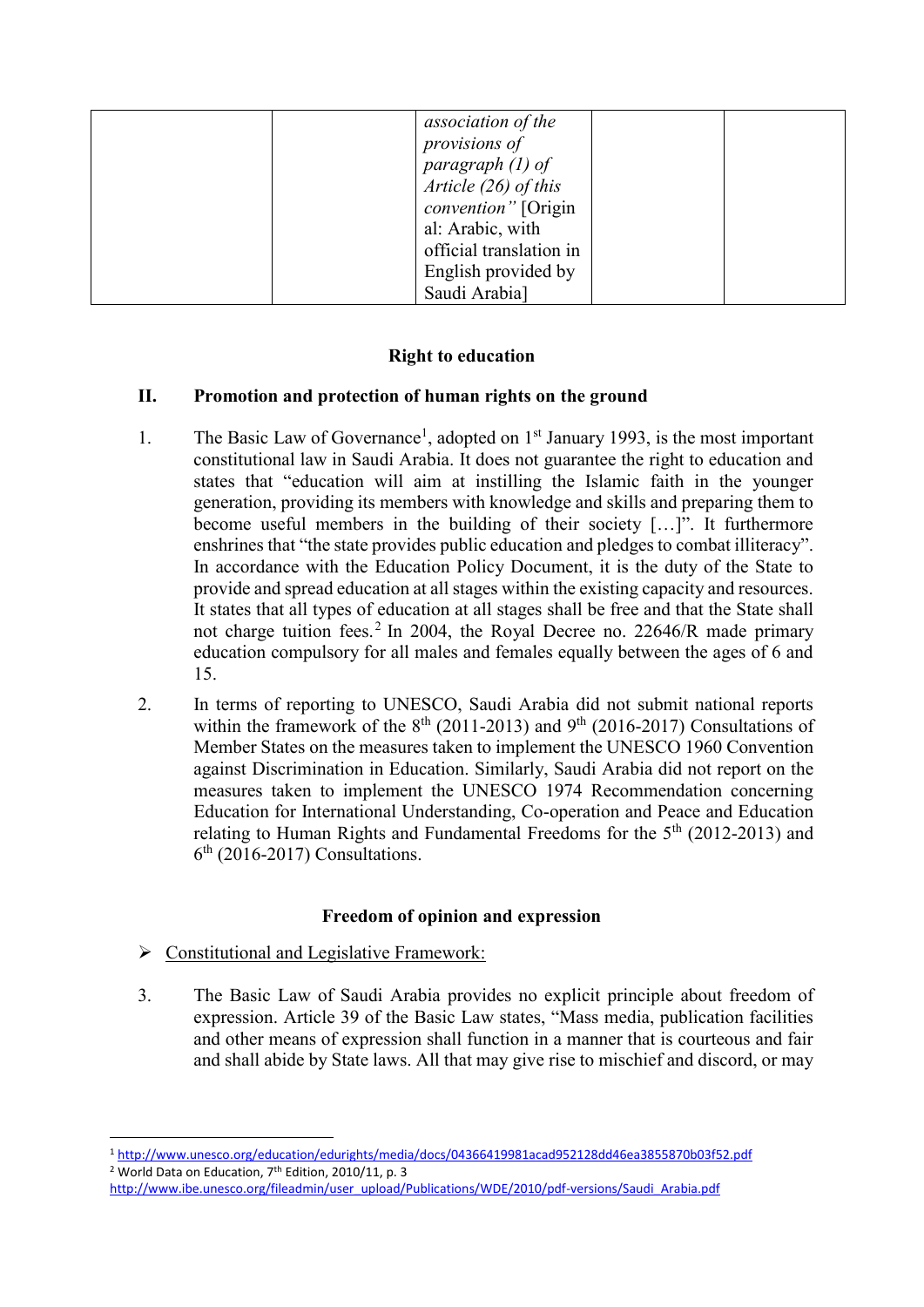compromise the security of the State and its public image, or may offend against man's dignity and rights shall be banned."<sup>3</sup>

- 4. Freedom of expression is guaranteed in Article 8 of the Law of Printed and Material Publications (within the limits of Sharia Rules and Law). Article 9 states that freedom could be limited on the grounds of national interest, public security, and personal dignity.<sup>4</sup>
- 5. In 2011, a decree was issued stating, "All those responsible for publication are banned from publishing anything contradicting Islamic Sharia Law; anything inciting disruption of state security or public order or anything serving foreign interests that contradict national interests".<sup>5</sup>
- 6. No freedom of information law has been adopted in Saudi Arabia.
- 7. The 2007 Anti-Cyber Crime law criminalizes defamation on the Internet. Article 6 of the Anti-Cyber Crime Law provides for a term of imprisonment of up to five years and fine for anyone who uses the Internet or a computer for the "production, preparation, transmission, or storage of material impinging on public order, religious values, public morals, and privacy<sup>6</sup>".
- $\triangleright$  Implementation of Legislation:
- 8. The Communications and Information Technology Commission is responsible for regulating the Internet notably by filtering and blocking access to thousands of websites.  $\frac{7}{7}$  Since 2011, the Web Publishing Law requires all blogs, online newspapers and websites to have a license from the Ministry of Information or face fines and possible closure of the website.
- 9. The General Commission for Audiovisual Media, appointed by the royal decree, issues licenses to all radio and television stations.<sup>8</sup> Saudi Broadcasting Corporation (SBC), a governmental entity of Saudi Arabia, operates all state broadcasting outlets in the Kingdom.<sup>9</sup> Both entities report to the Ministry of Culture and Information.
- 10. A 2005 royal decree transferred jurisdiction over the media from the court system to the Ministry of Culture and Information, which is authorized to regulate application of the press law.
- $\triangleright$  Safety of Journalists:
- 11. Since 2008, there has been no killing of journalists recorded in Saudi Arabia by UNESCO.

## **III. Recommendations**

<sup>3</sup> [https://www.constituteproject.org/constitution/Saudi\\_Arabia\\_2005.pdf](https://www.constituteproject.org/constitution/Saudi_Arabia_2005.pdf)

<sup>4</sup> <https://www.boe.gov.sa/ViewSystemDetails.aspx?lang=en&SystemID=14&VersionID=22>

<sup>5</sup> https://www.state.gov/documents/organization/253157.pdf

<sup>6</sup> <http://www.wipo.int/edocs/lexdocs/laws/en/sa/sa047en.pdf>

<sup>7</sup> <http://www.citc.gov.sa/en/Services/Pages/InternetFiltering.aspx>

<sup>8</sup> <http://www.gcam.gov.sa/en/Pages/default.aspx>

<sup>9</sup> <http://www.sbc.sa/>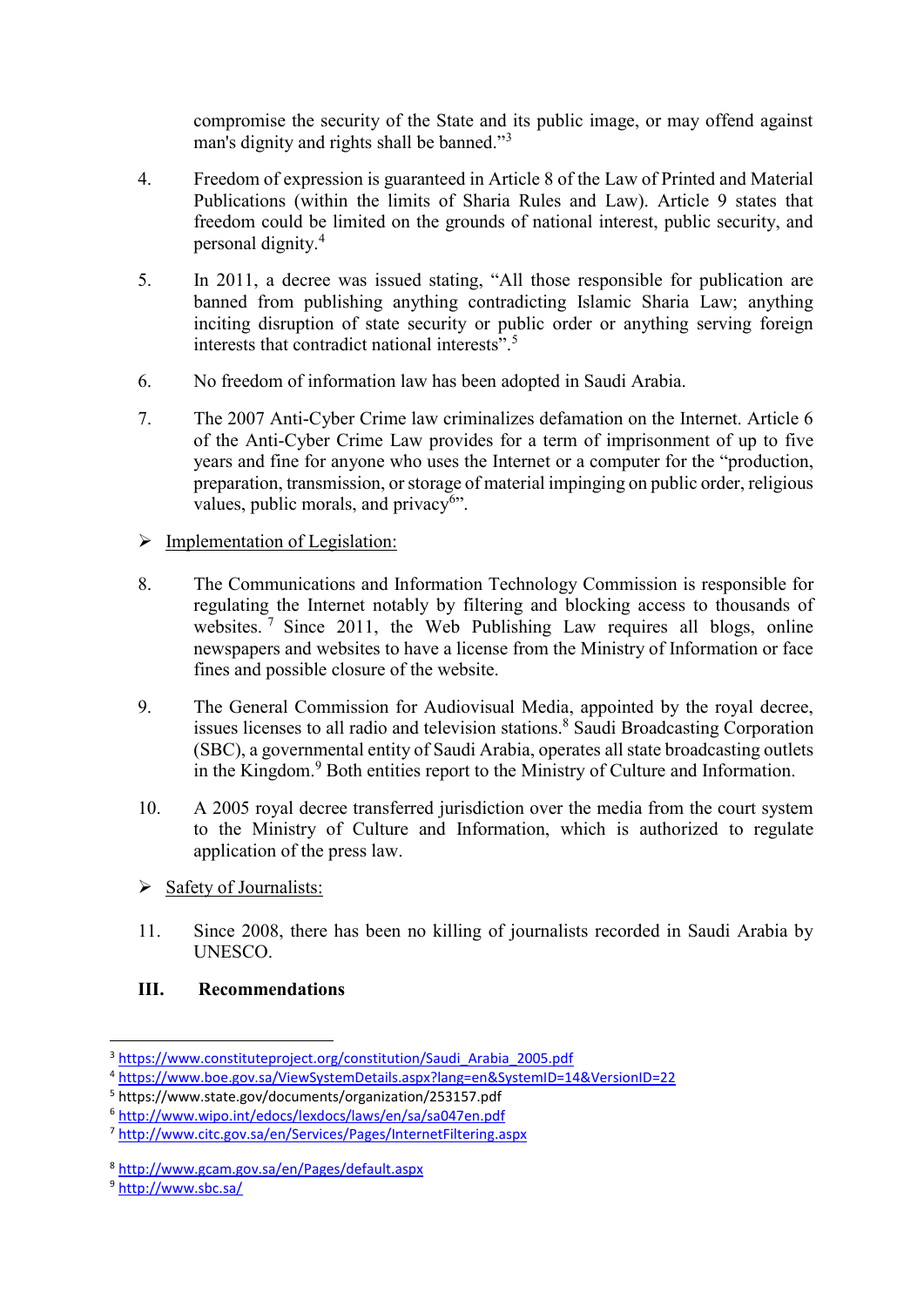12. Below are the recommendations made within the framework of the 2nd cycle of the Working Group on the Universal Periodic Review (October 2013)<sup>10</sup>:

**138.68***. Continue taking measures and setting awareness programs aimed at enhancing women's rights in different spheres including programmes that aim at clearing the misconception between Islamic sharia and negative cultural norms*

**138.69.** *Establish training programmes for judges focusing on Saudi Arabia's international human rights obligation*

**138.98.** *Take further measures to protect and promote women's rights, particularly in the fields of female employment, education, health and legal capacity*

**38.176.** *Redouble efforts to achieve a greater participation of women in remunerated employment, which goes beyond the area of teaching or the education sector, and that includes leadership positions in both the public and private spheres*

**138.178.** *Continue to expand the opportunities for women's political and public participation, employment and education*

**138.189.** *Make progress in the implementation of legislative measures to ensure the prohibition of discrimination in education, in order to protect minority groups and promote gender equality* **138.191.** *Continue to promote gender equality and the empowerment of women especially through access to quality education* 

**138.192.** *Further increase the attendance of girls in secondary and higher education and the participation of women in the professional sphere*

- 13. Review and specific recommendations During the previous UPR cycle, a number of recommendations was addressed to Saudi Arabia concerning girls' and women's right to education, the prohibition of discrimination in education to protect minority groups and raising-awareness on human rights issues.
- 14. Saudi Arabia adopted several measures, policies and plans in order to strengthen the access to quality education. The Ninth Development Plan (2010-2015) addressed several issues, including "qualitative and quantitative expansion of education and training", and defined several goals, including "access of all children to primary education" and "the elimination of gender disparities in access to education"<sup>11</sup>. However, Saudi Arabia should be encouraged to ensure more deeply compulsory primary education for both girls and boys, including through the adoption of legislative frameworks to guarantee it, and to seek UNESCO's support in this process.
- 15. Regarding pre-primary education, "the operational plan of the State also included within its general objectives and policies preparing children between the ages of four and six for admission to general education and updating early childhood programmes and activities"12. Furthermore, the pre-school level has been integrated into the stages of formal education, "11000 posts were approved for pre-schools in the 2011 state budget" and "approval was given to open 371 pre-schools in various regions and provinces"13. Saudi Arabia should therefore be encouraged to continue its efforts to strengthen its pre-primary educational system, in line with SDG4 and

**<sup>.</sup>** <sup>10</sup> <https://documents-dds-ny.un.org/doc/UNDOC/GEN/G13/191/62/PDF/G1319162.pdf?OpenElement>

<sup>11</sup> Saudi Arabia, National report submitted to the Committee on the Rights of the Child, 8 April 2015, CRC/C/SAU/3-4, para.10 and 23(d)

[http://tbinternet.ohchr.org/\\_layouts/treatybodyexternal/Download.aspx?symbolno=CRC%2fC%2fSAU%2f3-4&Lang=en](http://tbinternet.ohchr.org/_layouts/treatybodyexternal/Download.aspx?symbolno=CRC%2fC%2fSAU%2f3-4&Lang=en) <sup>12</sup> *Ibid.*, para.10

<sup>13</sup> *Ibid.,* para.221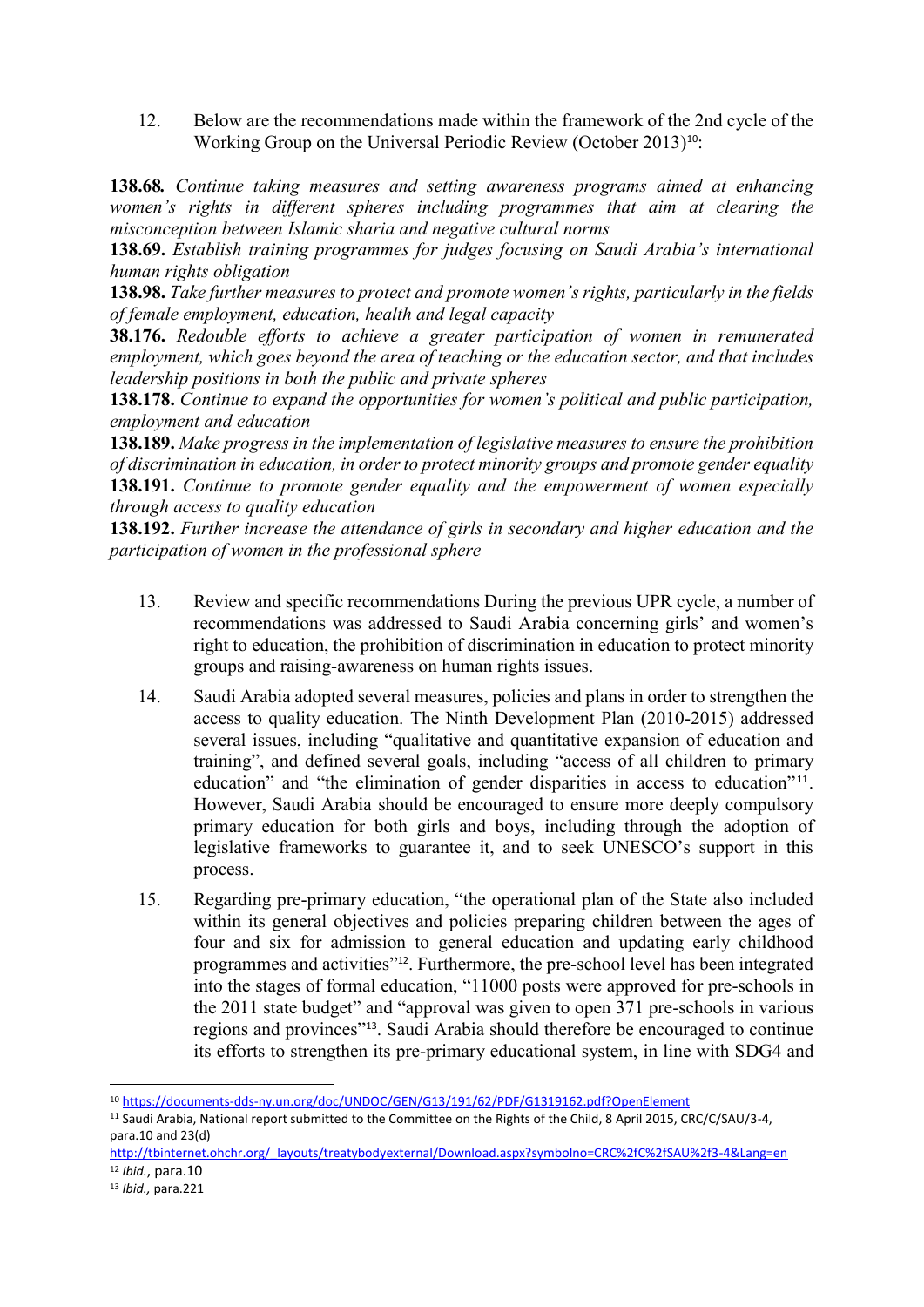its target 4.2, to monitor the policies adopted in this field and to share its results with UNESCO.

- 16. Regarding girls' and women's education, Saudi Arabia reports that the enrolment rates of girls have risen increasingly in various levels of education; between 2001 and 2009, "the net enrolment rates of boys in the primary level rose from 84% to 96.3%, while the corresponding rate for girls rose from 82% to 94.3%"14. However, it appears that some girls deprived of a family environment reaching the age of 12 years remain in social education homes; girls can only acquire life skills while boys have access to secondary education opportunities and can participate in social, cultural and sporting activities<sup>15</sup>. Saudi Arabia should therefore be encouraged to put an end to this practice and to direct these girls to the mainstream secondary educational system. Saudi Arabia could be encouraged to provide mandatory physical education for girls and more generally, to continue ensuring equal educational opportunities and generalizing non-stereotyped educational content and curricula, in order to counter structural gender-based discriminatory practices.
- 17. Regarding the inclusion of all children in the educational system, "the Ministry of Education is extending programmes that target the neediest children and children in remote areas, providing support services to these children, such as school transport (…) and motivating parents to enroll their children in school and keep them there through the large annual financial grants given to students"16. As for children with disabilities, Saudi Arabia provides "two types of special education: independent institutes and programmes and accompanying classes [and] total integration programmes" in mainstream classes<sup>17</sup>. However, it seems that the vast majority of children with disabilities continue to receive education in segregated institutions and are deprived of education after middle school<sup>18</sup>. Saudi Arabia should be encouraged to strengthen educational opportunities for children with disabilities, through the adoption of a comprehensive policy to ensure inclusive education instead of giving priority to the placement of children in specialized education.
- 18. The quality of the schooling environment is also a crucial issue in Saudi Arabia. The Ministry of Education "has harnessed its financial and human energies to create and construct school buildings in line with international standards in terms of quality of design and construction"19. However, it appears that infrastructure dimensions affect learning environment quality. For instance, "half of primary school principals [in Saudi Arabia] who participated in the 2015 TIMSS said insufficient instruction space and ineffective heating of cooling impeded teaching and learning"<sup>20</sup>. Saudi Arabia has developed a strategy to attract the private sector to invest in education, it should nevertheless be encouraged to adopt additional rules, in order to provide a

<sup>14</sup> *Ibid.,* para.76-77

<sup>15</sup> Saudi Arabia, Concluding observations on the national report submitted to the Committee on the Rights of the Child, 25 October 2016, CRC/C/SAU/CO/3-4, para.33

[http://tbinternet.ohchr.org/\\_layouts/treatybodyexternal/Download.aspx?symbolno=CRC%2fC%2fSAU%2fCO%2f3-](http://tbinternet.ohchr.org/_layouts/treatybodyexternal/Download.aspx?symbolno=CRC%2fC%2fSAU%2fCO%2f3-4&Lang=en) [4&Lang=en](http://tbinternet.ohchr.org/_layouts/treatybodyexternal/Download.aspx?symbolno=CRC%2fC%2fSAU%2fCO%2f3-4&Lang=en)

<sup>&</sup>lt;sup>16</sup> Saudi Arabia, National report submitted to the Committee on the Rights of the Child, 8 April 2015, CRC/C/SAU/3-4, para.80

<sup>17</sup> *Ibid.,* para.275

<sup>&</sup>lt;sup>18</sup> Saudi Arabia, Concluding observations on the national report submitted to the Committee on the Rights of the Child, 25 October 2016, CRC/C/SAU/CO/3-4, para.34

<sup>19</sup> Saudi Arabia, National report submitted to the Committee on the Rights of the Child, 8 April 2015, CRC/C/SAU/3-4, para.245

<sup>20</sup> UNESCO, *GEM report*, 2017/18, p.228 [/ http://unesdoc.unesco.org/images/0025/002593/259338e.pdf](http://unesdoc.unesco.org/images/0025/002593/259338e.pdf)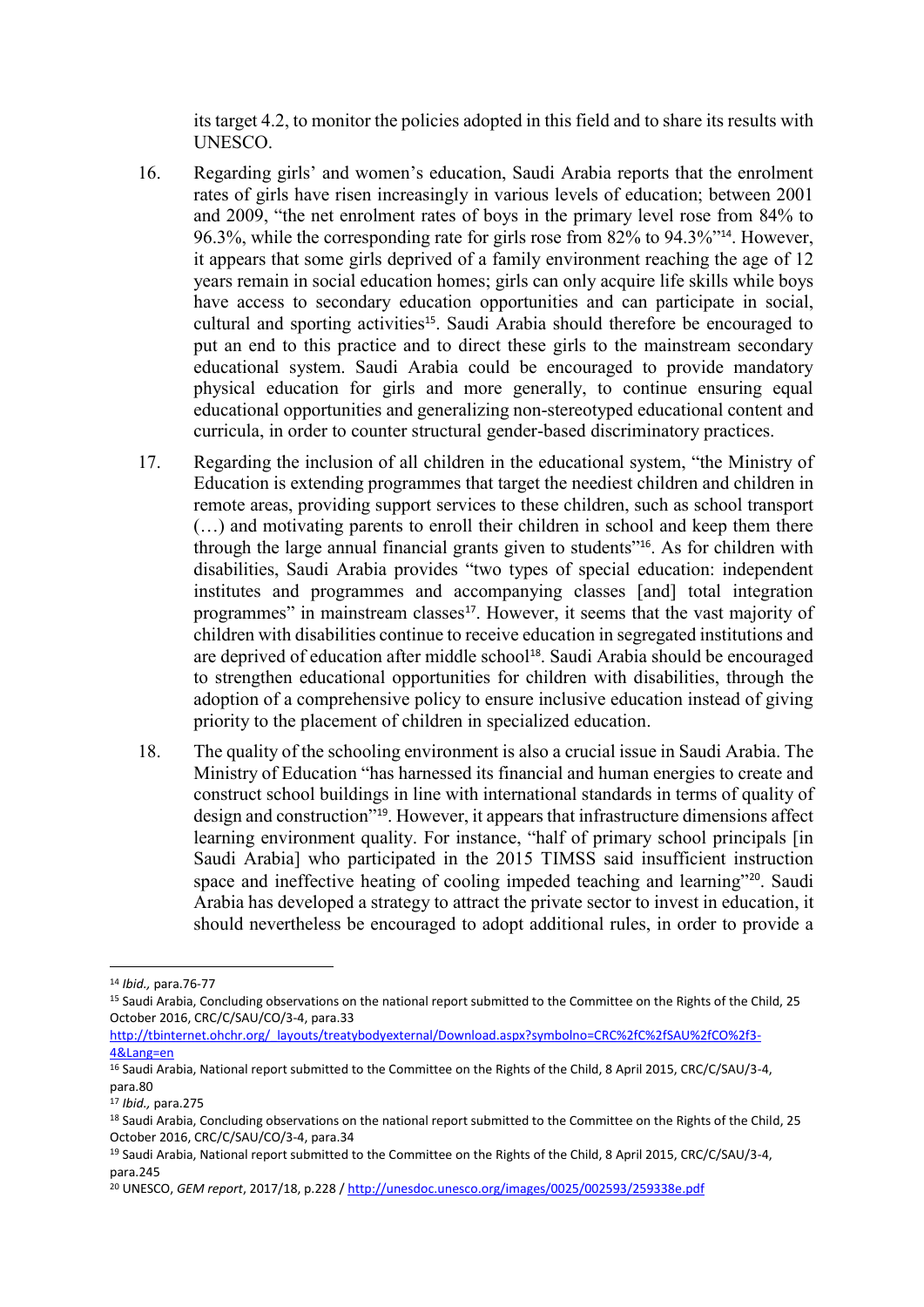legal framework for private education and to ensure that private institutions respect core obligations related to equal access to education without discrimination and good quality of teaching.

19. Finally, as reported by Saudi Arabia, several governmental and private bodies are organizing awareness and educational programmes on various subjects, including the dangers of early marriage, the values of equality and equal opportunities for all children, with a focus on correcting existing stereotypical images, and reproductive education and introduction to sex education<sup>21</sup>.

## **Specific recommendations:**

- **1.** Saudi Arabia should be encouraged to ensure more deeply compulsory primary education for both girls and boys, including through the adoption of relevant legislative frameworks, and eventually to seek UNESCO's support in this process if needed.
- **2.** Saudi Arabia should be encouraged to continue its efforts to strengthen its preprimary educational system, to monitor the policies adopted in this field and to share its results with UNESCO.
- **3.** Saudi Arabia could be encouraged to provide mandatory physical education for girls and more generally, to continue ensuring equal educational opportunities and generalizing non-stereotyped educational content and curricula, in order to counter structural gender-based discriminatory practices.
- **4.** Saudi Arabia should be encouraged to strengthen educational opportunities for children with disabilities, through a comprehensive policy to ensure inclusive education instead of giving priority to the placement of children in specialized education and the adoption of a legal framework that guarantee the right to education for persons with disabilities, in line with the UN Convention on the Rights of Persons with Disabilities.
- **5.** Saudi Arabia should be encouraged to provide a legal framework for private education and to ensure that private institutions respect core obligations related to equal access to educational opportunities without discrimination and good quality of teaching.
- **6.** Saudi Arabia could be encouraged to strengthen awareness raising programmes and continue ensuring that sexual and reproductive health education is part of the mandatory curriculum.
- **7.** Saudi Arabia should be strongly encouraged to submit state reports for the periodic consultations on UNESCO's education-related standard-setting instruments.

<sup>&</sup>lt;sup>21</sup> Saudi Arabia, National report submitted to the Committee on the Rights of the Child, 8 April 2015, CRC/C/SAU/3-4, para.72, 75 and 184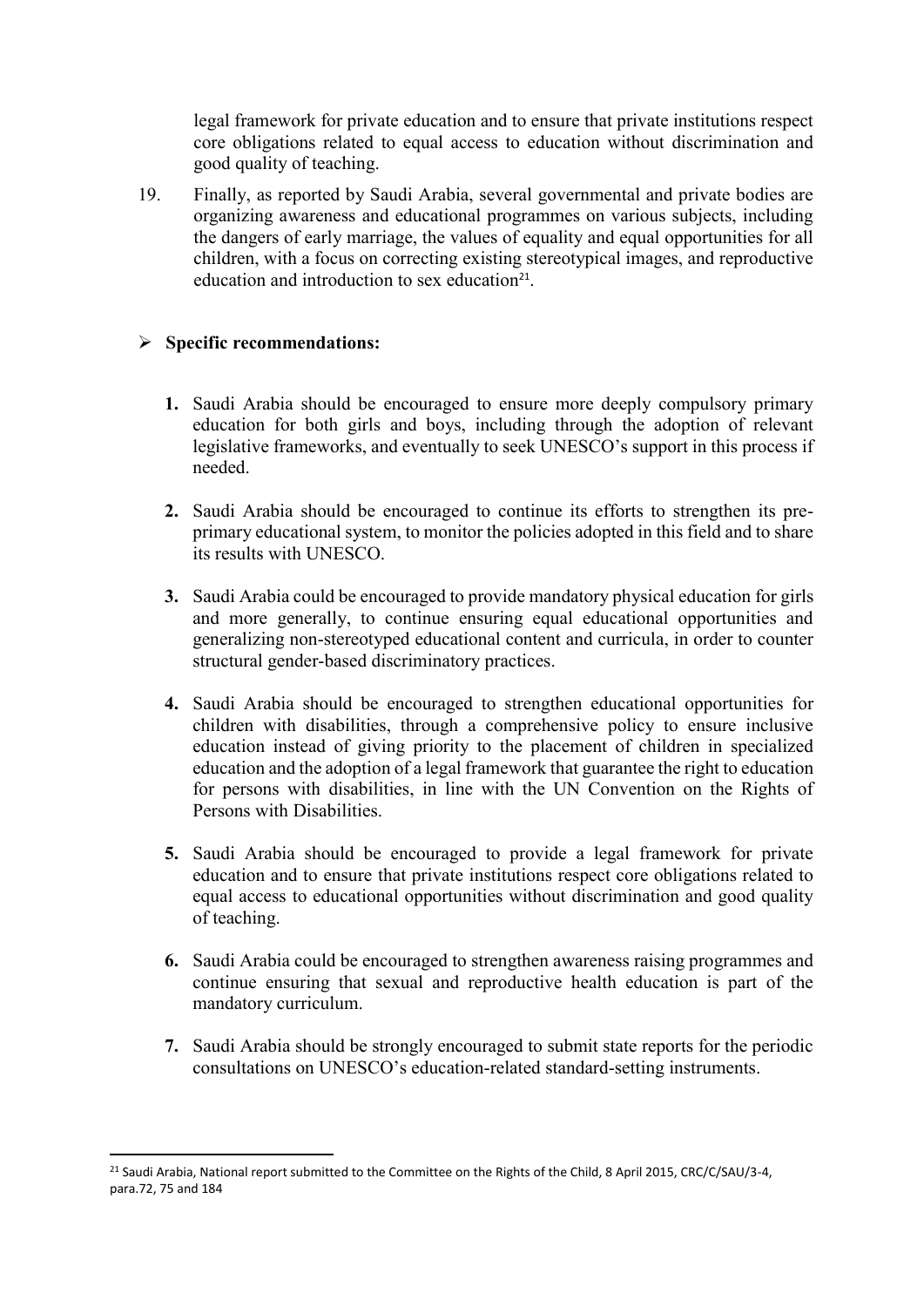**8.** Saudi Arabia should be encouraged to share with UNESCO any relevant information to update its country profile on UNESCO's Global Database on the Right to Education<sup>22</sup>.

#### **\*\*\***

#### **Freedom of opinion and expression**

- 20. The Government is encouraged to introduce a freedom of information legislation that is in accordance with international standards.
- 21. The Government is encouraged to decriminalize defamation in accordance with international standards.
- 22. Government is encouraged to assess the appointment system of the broadcast licensing authority to ensure that this body is independent.
- 23. The Government is encouraged to ensure judicial oversight in cases related to the blocking of online content.

**\*\*\***

#### **Cultural Rights**

- 24. As a State Party to the Convention concerning the Protection of the World Cultural and Natural Heritage  $(1972)^{23}$  and the Convention for the Safeguarding of the Intangible Cultural Heritage (2003)<sup>24</sup>, Saudi Arabia is encouraged to fully implement the relevant provisions that promote access to and participation in cultural heritage and creative expressions and, as such, are conducive to implementing the right to take part in cultural life as defined in article 27 of the Universal Declaration of Human Rights and article 15 of the International Covenant on Economic, Social and Cultural Rights. In doing so, Saudi Arabia is encouraged to give due consideration to the participation of communities, practitioners, cultural actors and NGOs from the civil society as well as vulnerable groups (minorities, indigenous peoples, migrants, refugees, young peoples and peoples with disabilities), and to ensure that equal opportunities are given to women and girls to address gender disparities.
- 25. Saudi Arabia is also encouraged to ratify the Convention on the Protection and Promotion of the Diversity of Cultural Expressions (2005) as a means to promote access to and participation in creative expressions and as such contribute to implementing the right to take part in cultural life.

**\*\*\***

<sup>22</sup> <http://www.unesco.org/education/edurights/index.php?action=&lng=en>

<sup>23</sup> Periodic Report available at:<http://whc.unesco.org/archive/2010/whc10-34com-10Ae.pdf>

<sup>24</sup> Periodic Report not available